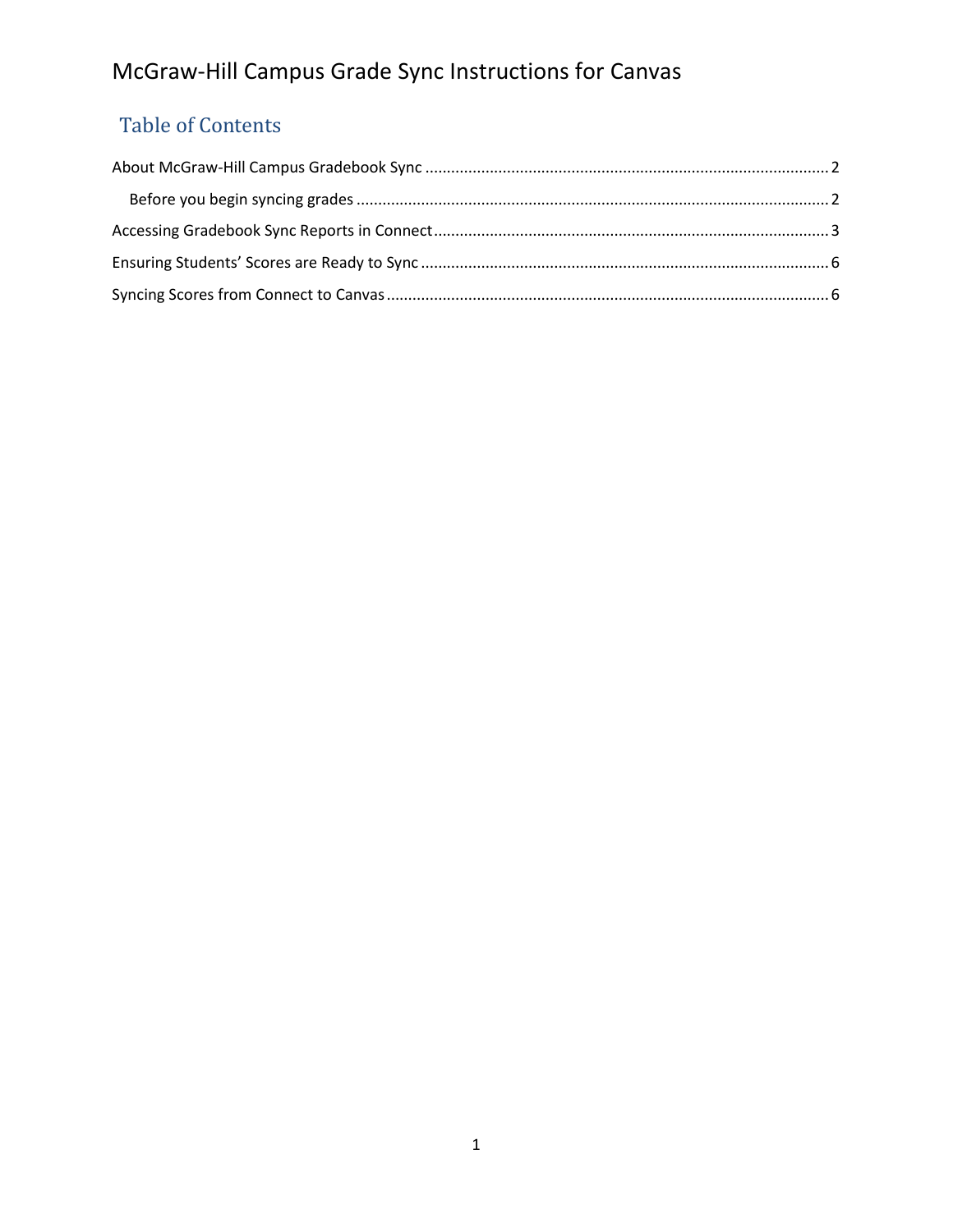### **About McGraw-Hill Campus Gradebook Sync**

<span id="page-1-0"></span>McGraw-Hill Campus gradebook sync functionality provides you the ability to easily push scores directly from your Connect course to your Canvas gradebook. New gradebook items will be automatically created in your Canvas course by McGraw-Hill Campus when a Connect assignment is initially synced. Connect assignments may be re-synced as desired by the instructor. Any new or updated student scores will then be transferred from Connect to update the gradebook item in Canvas.

#### **Before you begin syncing grades**

<span id="page-1-1"></span>McGraw-Hill Campus gradebook sync functionality does require an initial setup and configuration to be completed by your Canvas System administrator. If McGraw-Hill Campus gradebook sync functionality has not yet been made available at your school, please visit [http://www.mhcampus.com](http://www.mhcampus.com/) and click the getting started tab to learn more and begin the process today.

In order for grades to be synced from Connect to Canvas, the instructor must enable McGraw-Hill Campus in their Canvas course, pair to their Connect section and adopt Connect for use by their students. For instructions on completing these steps, please reference the [McGraw-Hill Campus](http://create.mcgraw-hill.com/wordpress-mu/success-academy/canvas-resources/)  [Instructor Getting Started Guide for Canvas,](http://create.mcgraw-hill.com/wordpress-mu/success-academy/canvas-resources/) on the Connect Success Academy.

Students must also complete an initial pairing of Connect with Canvas through McGraw-Hill Campus so that their instructor may sync their scores. For student-facing instructions on completing this process, please reference th[e McGraw-Hill Campus Student Quick Start](http://create.mcgraw-hill.com/wordpress-mu/success-academy/canvas-resources/#.UKKwi4fAeW0) Guide for Canvas on the Connect Success Academy.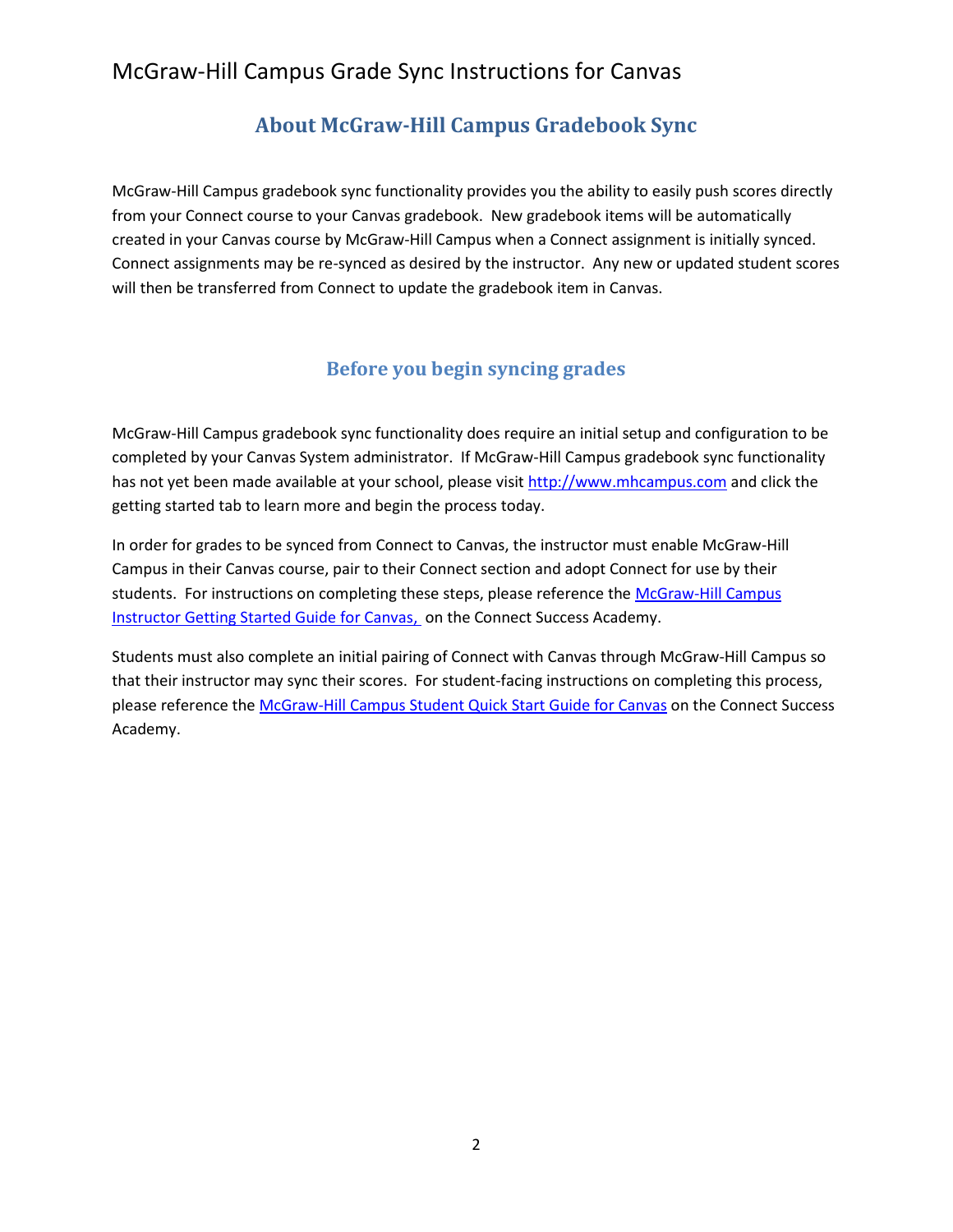## **Accessing Gradebook Sync Reports in Connect**

- <span id="page-2-0"></span>1. Log in to your institution's Canvas site and navigate to your course.
- 2. Click on the "Modules" link on the left hand navigation, and click McGraw-Hill Campus.

| canvas                            | Courses v              | Assignments                                                                    | Grades               | Calendar                                                     |                    |                                                                                                                       |
|-----------------------------------|------------------------|--------------------------------------------------------------------------------|----------------------|--------------------------------------------------------------|--------------------|-----------------------------------------------------------------------------------------------------------------------|
| Biology 101                       | 命 > Biology 101        |                                                                                |                      |                                                              |                    |                                                                                                                       |
| Home                              | <b>Recent Activity</b> |                                                                                |                      |                                                              |                    | Change Home Page Lay                                                                                                  |
| Announcements                     |                        |                                                                                |                      |                                                              |                    |                                                                                                                       |
| Assignments<br><b>Discussions</b> | 箭                      | Assignment Created - Chapter 2 Homework, Biology 101<br>due: Nov 28 at 10:54am |                      |                                                              |                    |                                                                                                                       |
| Grades                            |                        |                                                                                |                      |                                                              |                    |                                                                                                                       |
| People                            | ø.                     |                                                                                |                      | charles_darwin@mailinator.com accepted the Course Invitation |                    |                                                                                                                       |
| Pages                             |                        |                                                                                |                      |                                                              |                    | charles_darwin@mailinator.com just accepted their invitation to participate in the course, Biology 101, as a student. |
| Files                             | ള                      |                                                                                |                      | mark_twain@mailinator.com accepted the Course Invitation     |                    |                                                                                                                       |
| Syllabus                          |                        |                                                                                |                      |                                                              |                    | mark_twain@mailinator.com just accepted their invitation to participate in the course, Biology 101, as a student.     |
| Outcomes                          | Q                      |                                                                                |                      | edgar_poe@mailinator.com accepted the Course Invitation      |                    |                                                                                                                       |
| Quizzes<br>Modules                |                        |                                                                                |                      |                                                              |                    | edgar_poe@mailinator.com just accepted their invitation to participate in the course, Biology 101, as a student.      |
| Conferences                       |                        |                                                                                |                      |                                                              |                    |                                                                                                                       |
| Collaborations                    |                        |                                                                                |                      |                                                              |                    |                                                                                                                       |
| Settings                          |                        |                                                                                |                      |                                                              |                    |                                                                                                                       |
| canvas                            |                        | Courses $\overline{\phantom{a}}$                                               |                      | Assignments                                                  | Grades             | Calendar                                                                                                              |
| Biology 101                       |                        | 甫 > Biology 101 > Modules                                                      |                      |                                                              |                    |                                                                                                                       |
| Home                              |                        | <b>Course Modules</b>                                                          |                      |                                                              |                    |                                                                                                                       |
| Announcements                     |                        |                                                                                |                      |                                                              |                    |                                                                                                                       |
| Assignments                       |                        |                                                                                | McGraw-Hill Campus   |                                                              |                    |                                                                                                                       |
| <b>Discussions</b>                |                        |                                                                                | McGraw-Hill Campus   |                                                              |                    |                                                                                                                       |
| Grades                            |                        |                                                                                | Hide module contents |                                                              | Add item to module |                                                                                                                       |
| People                            |                        |                                                                                |                      |                                                              |                    |                                                                                                                       |
| Pages                             |                        |                                                                                |                      |                                                              |                    |                                                                                                                       |
| Files                             |                        |                                                                                |                      |                                                              |                    |                                                                                                                       |
| Syllabus                          |                        |                                                                                |                      |                                                              |                    |                                                                                                                       |
| Outcomes                          |                        |                                                                                |                      |                                                              |                    |                                                                                                                       |
| Quizzes                           |                        |                                                                                |                      |                                                              |                    |                                                                                                                       |
| <b>Modules</b>                    |                        |                                                                                |                      |                                                              |                    |                                                                                                                       |
| Conferences                       |                        |                                                                                |                      |                                                              |                    |                                                                                                                       |
| Collaborations                    |                        |                                                                                |                      |                                                              |                    |                                                                                                                       |
| Settings                          |                        |                                                                                |                      |                                                              |                    |                                                                                                                       |

3. Click on the "Connect" link in your McGraw-Hill Campus home page. A new window will open with your Connect section home page.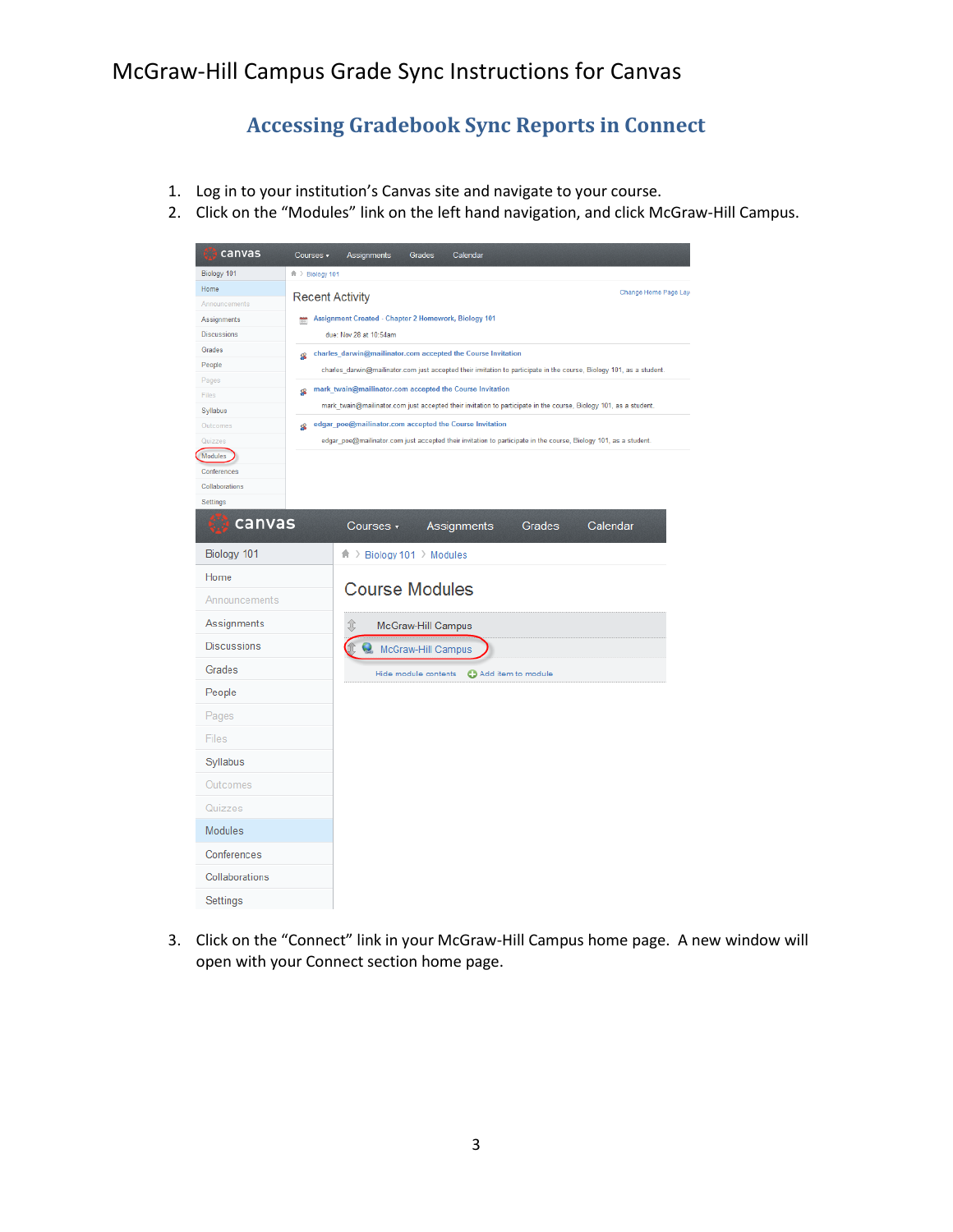|                                          | <b>Essentials of Biology 3e</b>               |  |
|------------------------------------------|-----------------------------------------------|--|
| <b>Essentials</b>                        | <b>MADER</b>                                  |  |
| of Biology                               | 2012 © McGraw-Hill, Inc.                      |  |
|                                          | ISBN-10: 0073525510<br>ISBN-13: 9780073525518 |  |
|                                          | (not your book?)                              |  |
| <b>Jack Mader</b><br><b>Launch eBook</b> | 国 View online resources                       |  |
| <b>Indeliproht</b>                       | <b>CUSTOMIZE</b>                              |  |
|                                          |                                               |  |
| <b><i><u>degrity</u></i></b>             | ■ connect                                     |  |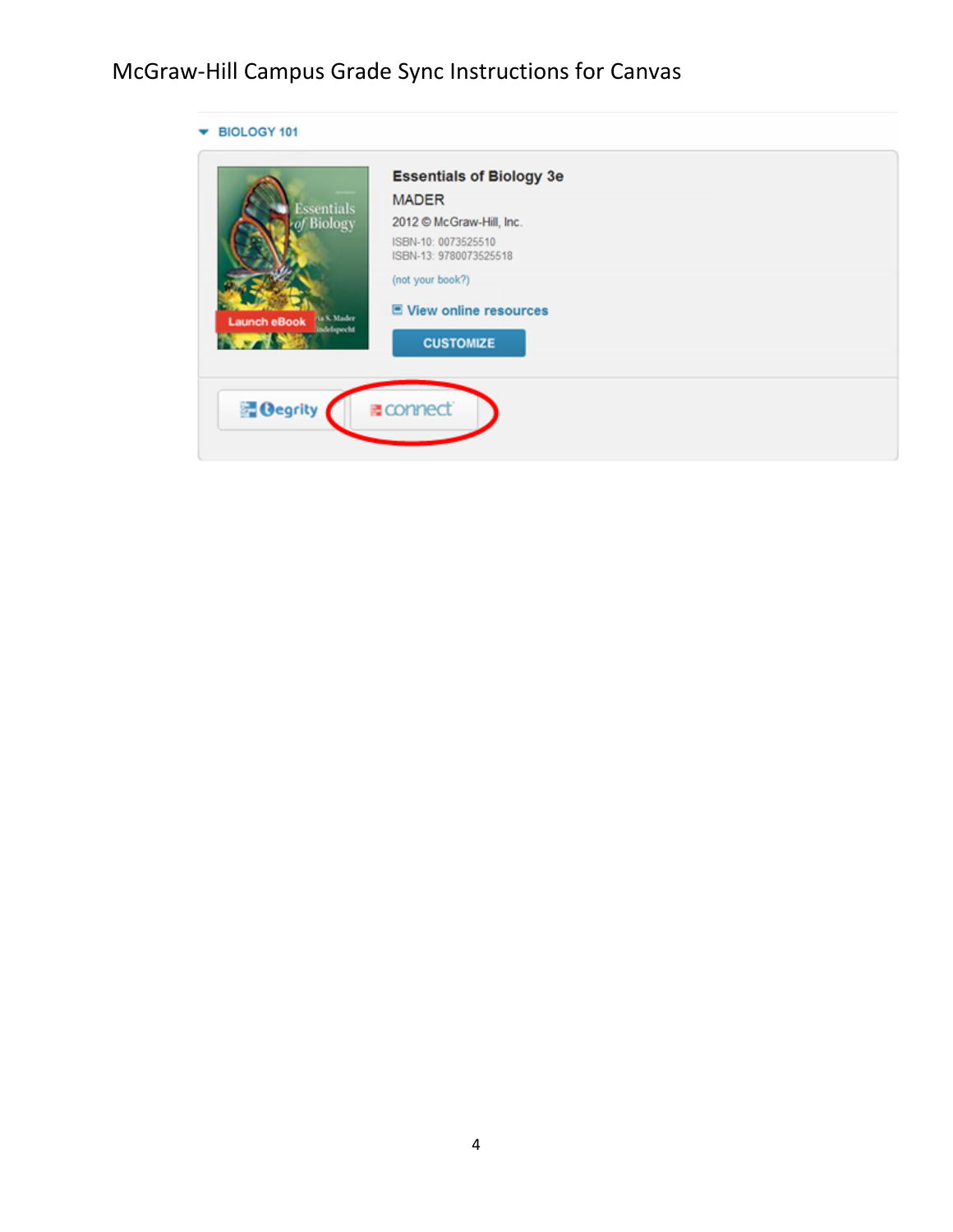4. Click either "view gradebook sync list" in the section performance area on your Connect section home page or click the "reports" tab and then "view gradebook sync list" in the box on the right side of the page. If these links do not appear in your Connect course, either your section has not been properly paired or your Canvas administrator has not configured McGraw-Hill Campus gradebook sync functionality.



Look up a student in this section:





#### report types

Find out all you can do with Connect Reports.

view our success tips

view gradebook sync list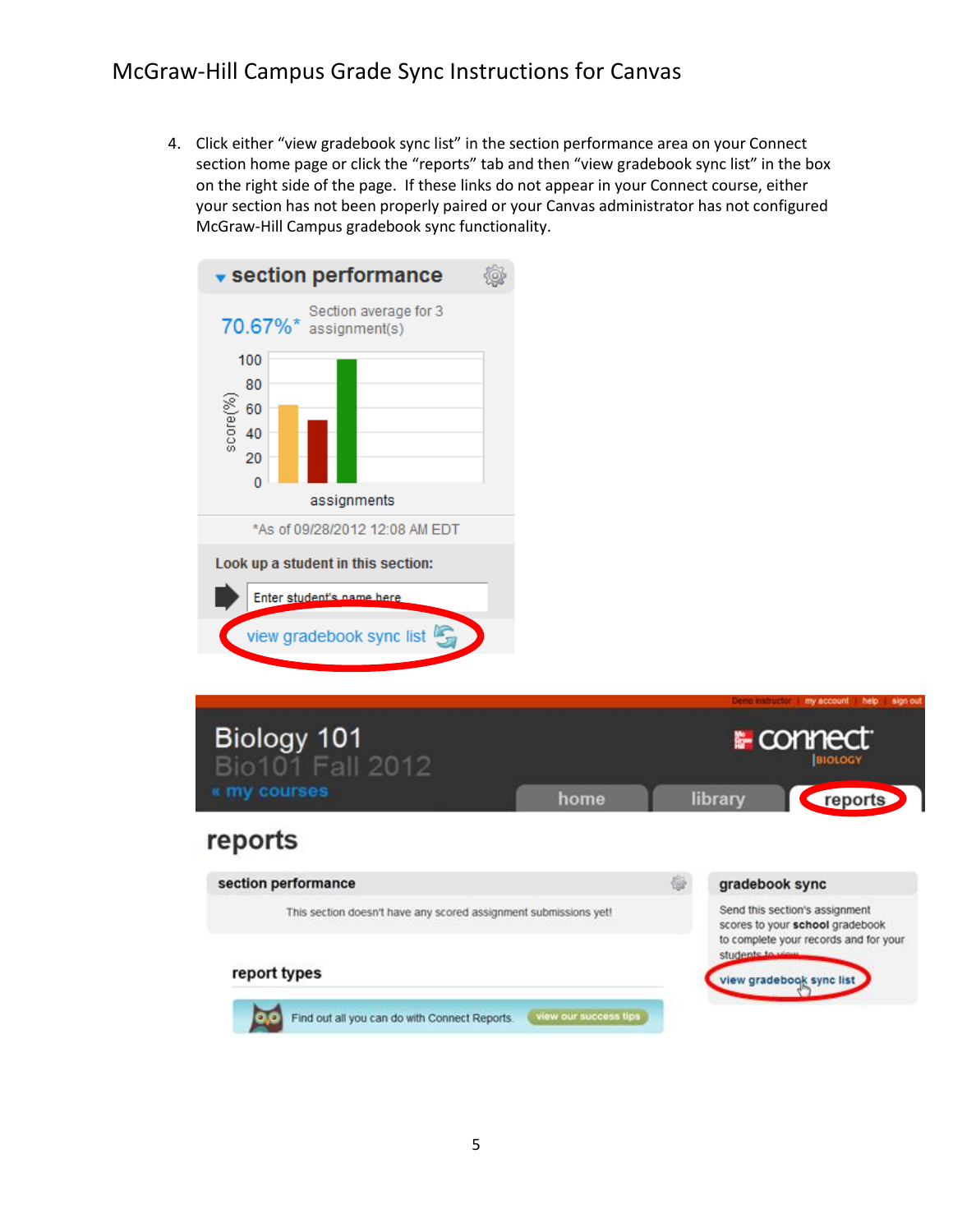### **Ensuring Students' Scores are Ready to Sync**

<span id="page-5-0"></span>1. Click "check your roster" to see which students are ready to sync

| Biology 101<br>Section A                                                                                                                                                                                                                                                                                                      |                               |          | <b>E</b> connect<br><b>BIOLOGY</b>                    |           |  |  |
|-------------------------------------------------------------------------------------------------------------------------------------------------------------------------------------------------------------------------------------------------------------------------------------------------------------------------------|-------------------------------|----------|-------------------------------------------------------|-----------|--|--|
| « my courses                                                                                                                                                                                                                                                                                                                  | home                          | library  |                                                       | reports   |  |  |
| gradebook sync listo<br>Send this section's assignment scores to your school gradebook to complete your records and for<br>your students to view. Check your roster to see which students are ready to sync!<br>Gradebook Sync<br>show:<br>$\overline{\phantom{a}}$<br>show assignment for: Section A<br>$\blacktriangledown$ |                               |          |                                                       |           |  |  |
| assignment<br>type                                                                                                                                                                                                                                                                                                            | sync status                   | due date | select attempt<br>$\overline{\phantom{a}}$<br>attempt | sync<br>F |  |  |
| <b>Chapter 2 Homework</b>                                                                                                                                                                                                                                                                                                     | last synced: 11/28/12 10:52am | none     | Last                                                  | $\square$ |  |  |

a. To be able to sync, your students need to be paired with McGraw-Hill Campus. Check the "gradebook sync-ready" column to see which students are paired. A green checkmark means the student is paired and ready to sync. The red stop sign means the student is not paired and not ready to sync.

| <b>Enclosed</b>                                                                                                                                                                                                                  |                               |                                    |                           |
|----------------------------------------------------------------------------------------------------------------------------------------------------------------------------------------------------------------------------------|-------------------------------|------------------------------------|---------------------------|
| <b>Biology 101: Section A</b><br>my courses<br>roster <b>co</b><br>Click customize columns to add, delete and reorder columns in your roster. Select a student's name to edit that student's account status for this<br>section. |                               |                                    |                           |
| 3 active students                                                                                                                                                                                                                |                               | delete students                    | customize columns         |
| student                                                                                                                                                                                                                          | email                         | account status                     | gradebook sync-ready<br>Q |
| charles darwin@mailinator.com,<br>charles darwin@mailinator.com                                                                                                                                                                  | charles darwin@mailinator.com | Free trial (expires<br>12/26/2012) | ✔                         |

<span id="page-5-1"></span>2. For student-facing instructions on pairing Connect with Canvas, please reference the [McGraw-](http://create.mcgraw-hill.com/wordpress-mu/success-academy/canvas-resources/)[Hill Campus Student Quick Start Guide for Canvas](http://create.mcgraw-hill.com/wordpress-mu/success-academy/canvas-resources/) on the Connect Success Academy.

### **Syncing Scores from Connect to Canvas**

The gradebook sync list shows all the assignments with scored submissions. For each assignment in the gradebook sync list, you'll see its name, type, sync status, due date, and the attempt score you last synced. The assignments are default sorted by sync status. There are four possible sync statuses: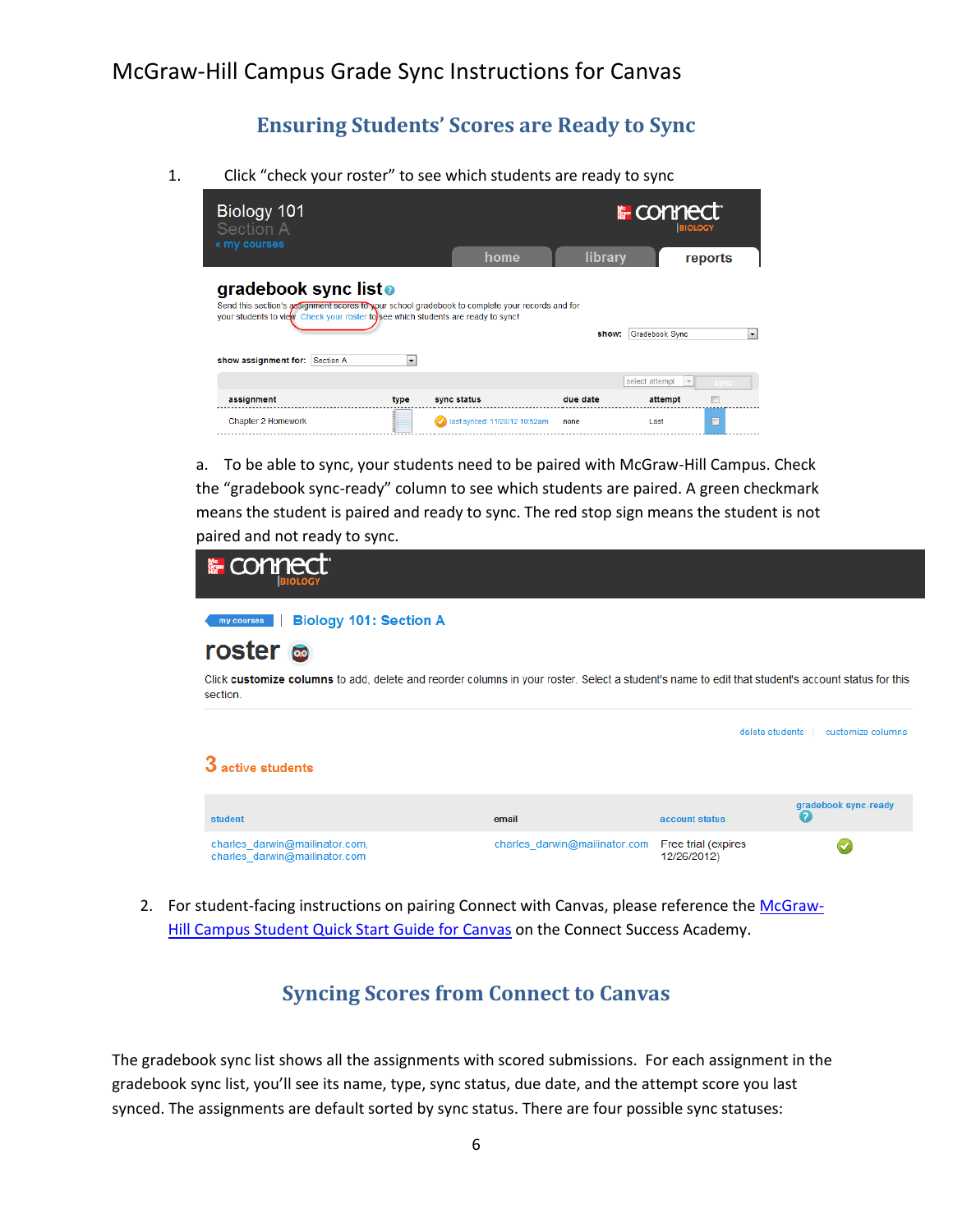- Never synced: You have never synced the assignment to your school gradebook.
- **EXEC** Last synced: You last synced the assignment on the date listed. If you see a green arrow, your gradebook is up to date. If you see a yellow check mark, there is at least one new submission, and you may want to sync again. Click the link to see exactly how many scored submissions there are to sync.
- In progress: You're currently syncing the assignment.
- Last sync failed—try again: At least one score didn't sync, so you need to re-sync the assignment scores.
- 1. To sync scores, simply select the individual assignments you wish to sync by clicking the corresponding checkbox or click the checkbox in the column heading to select all of the assignments.

| Biology 101<br><b>Section A</b>                                                                                                                                                                                                                | <b>E</b> connect         |                               |          |                | <b>BIOLOGY</b>       |  |
|------------------------------------------------------------------------------------------------------------------------------------------------------------------------------------------------------------------------------------------------|--------------------------|-------------------------------|----------|----------------|----------------------|--|
| « my courses                                                                                                                                                                                                                                   |                          | home                          | library  |                | reports              |  |
| gradebook sync listo<br>Send this section's assignment scores to your school gradebook to complete your records and for<br>your students to view. Check your roster to see which students are ready to sync!<br>show assignment for: Section A | $\overline{\phantom{a}}$ |                               | show:    | Gradebook Sync | $\blacktriangledown$ |  |
|                                                                                                                                                                                                                                                |                          |                               |          | select attempt | sync                 |  |
| assignment                                                                                                                                                                                                                                     | type                     | sync status                   | due date | attempt        |                      |  |
| Chapter 2 Homework                                                                                                                                                                                                                             |                          | last synced: 11/28/12 10:52am | none     | Last           |                      |  |

2. Choose which attempt scores to sync from the dropdown menu. You can sync the best, last (the most recent), or average attempt scores. Then click "synch."